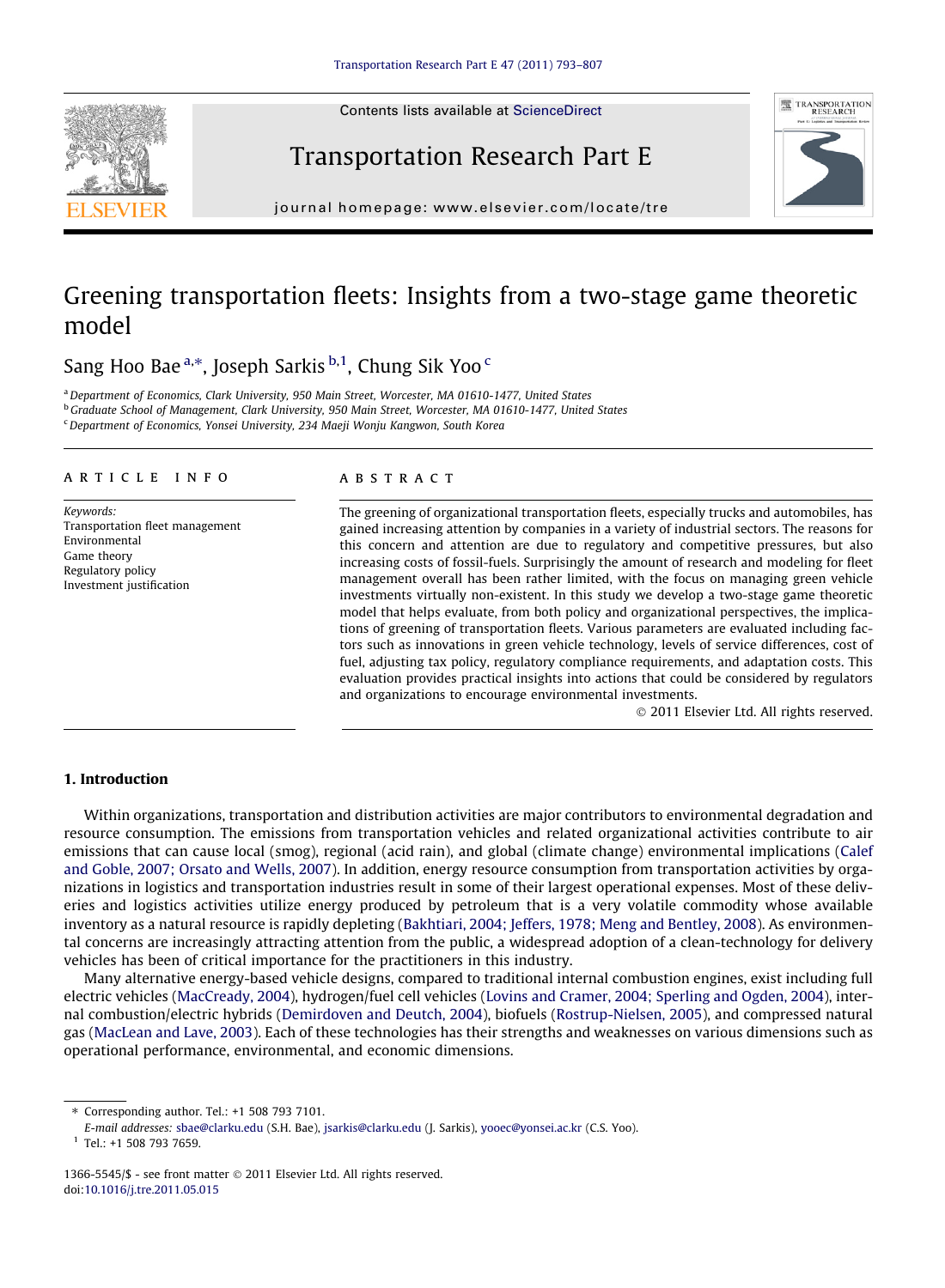Recent significant developments in consideration and adoption of alternative energy vehicles, especially electric/internal combustion engine hybrids, have started to occur among companies in a wide variety of companies and industries. Some examples include logistics and delivery services such as UPS [\(Gallagher, 2007](#page--1-0)) and Fedex ([Birchall, 2006\)](#page--1-0); retail giant Wal-Mart ([Birchall, 2006](#page--1-0)); telecommunications and utilities such as AT&T ([Energy Resource, 2008](#page--1-0)) and Verizon ([Wireless](#page--1-0) [News, 2008\)](#page--1-0); large and small beverage companies such as Coca-Cola ([Cioletti, 2008\)](#page--1-0), Pepsi ([Deierlein, 2007\)](#page--1-0) and VinLux Fine Wine [\(Mele, 2008](#page--1-0)); and even companies within the forestry [\(Fleet Equipment, 2007\)](#page--1-0) and banking industries [\(Carr, 2007](#page--1-0)). Even though some of these companies have trucking and transportation fleets that number in the tens of thousands, most are only considering to adopt or adopting dozens of vehicles. Thus, there is ample room to grow in the adoption of these vehicles, but careful competitive, strategic and operational considerations must be made. Also, guidance, support and encouragement from policy makers and regulators may provide different environmental contexts for the adoption of these types of vehicles.

In this paper, we will investigate how external policies and internal organizational decisions play a role in these environmentally oriented investment decisions, such as greening transportation fleets for organizations, using a two stage game theoretic framework. The specific problem we consider in this paper focuses on determination of the level of hybrid or alternative energy delivery fleet for a logistics and transportation company. We construct a model of self-selection with heterogeneous consumers who value the firm's delivery service along two dimensions: the quality of delivery service and the relative reduction in emissions (a proxy for environmental performance). In this framework firms choose the adoption level and the percentage of their fleet that should be 'green', in the first stage, and the optimal level of price in the second stage. We consider an asymmetry between the firms by initially crediting high quality delivery service for one firm when compared to a competing firm with a focus on their formation choice of their fleet. This high-low delivery service quality difference is treated as an exogeneity; this situation not only reflects the fact that firms generally have different market shares in equilibrium, but it is also useful for investigation of insightful propositions which cannot be drawn from a symmetrical model.

The main contribution of this study is an in-depth examination of the role of strategic interactions between firms in terms green technology adoption. The optimal adoption rate for each firm depends on the balance between the benefits (increase in demand and reduction in fuel cost and government penalties) and the cost (increase in adaptation cost). An increase in adaptation rate also has two important countervailing strategic effects on competiveness in pricing at stage two: The first product differentiation effect will enlarge the gap between the adaptation rate, which reduces price competition at stage two; the second cost reduction effect will increase price competition.

After presenting the model and solving for equilibrium conditions, we provide some exemplary and illustrative results of the effects of the change in important organizational and policy parameters. These parameter scenario analyses provide additional insights for organizational and regulatory policy issues, which can then be used for evaluation and justification of alternative decisions facing investments in environmentally oriented transportation technology, specifically alternative energy transportation vehicles and/or technology. We conclude with an overview summary and possible extensions to this work.

#### 2. Regulatory and organizational evaluation of environmental innovation

To exemplify some of the nuances of environmentally-oriented organizational decisions for transportation fleet management let us consider the case of FedEx, one of the leading organizations in developing and adopting an alternative energy, hybrid transportation fleet. Environmental Defense and FedEx had been collaborating to source a new generation of delivery trucks since 2000, which was expected to bring a huge improvement in fuel efficiency and pollution emission. As a reasonable course of this collaboration, FedEx joined forces with manufacturers to develop the necessary technology for its trucks and purchased a number of clean, relatively energy efficient trucks, known as hybrid delivery fleet. The multiple partnerships involved technological supporting groups, like Eaton Corporation (transmission technology) and Freightliner (chassis technology). Environmental Defense estimated that for every 10,000 conventional FedEx delivery trucks, which cause serious environmental and health damages through diesel exhaust, replaced by cleaner hybrids, pollution reduction of 2000 tons per year would occur. Moreover, diesel fuel usage would be reduced by 6.5 million gallons per year bringing significant benefits to the organization, according to the estimate. A study prepared for the Texas Council on Environmental Technology (TCET) estimated that the future price of diesel electric hybrid trucks would be 30% higher than that of the conventional ones if the production reaches to the mature stage, while the maintenance cost would be 10% lower through electric power supplements.2 These estimated results occurred even before the costs of petroleum more than doubled in more recent years.

The decision for adoption of these types of alternative energy and hybrid vehicles may bring improved environmental performance for the benefit of society. But it is expected that this adoption contributes to additional financial burdens for organizations, in some areas, on initial investment, operational, and maintenance costs, especially over a short time span.

An organizational justification issue now arises based on these tradeoffs. What benefit could be accrued for organizations where they would be willing to adopt a short-term cost burden from this environmentally oriented investment strategy of greening their transportation fleets? This is where organizations need to make the 'business case' for these types of investment. Making the business case for environmentally sound practices is not always a trivial decision ([Presley and Sarkis,](#page--1-0) [1994; Presley et al., 2007\)](#page--1-0). The business case involves both operational and strategic costs and benefits that need to be

<sup>2</sup> Stanford Graduate School of Business, ''FedEx and Environmental Defense : Building a Hybrid Delivery Fleet'', Case SI-82, Jan, 2006.